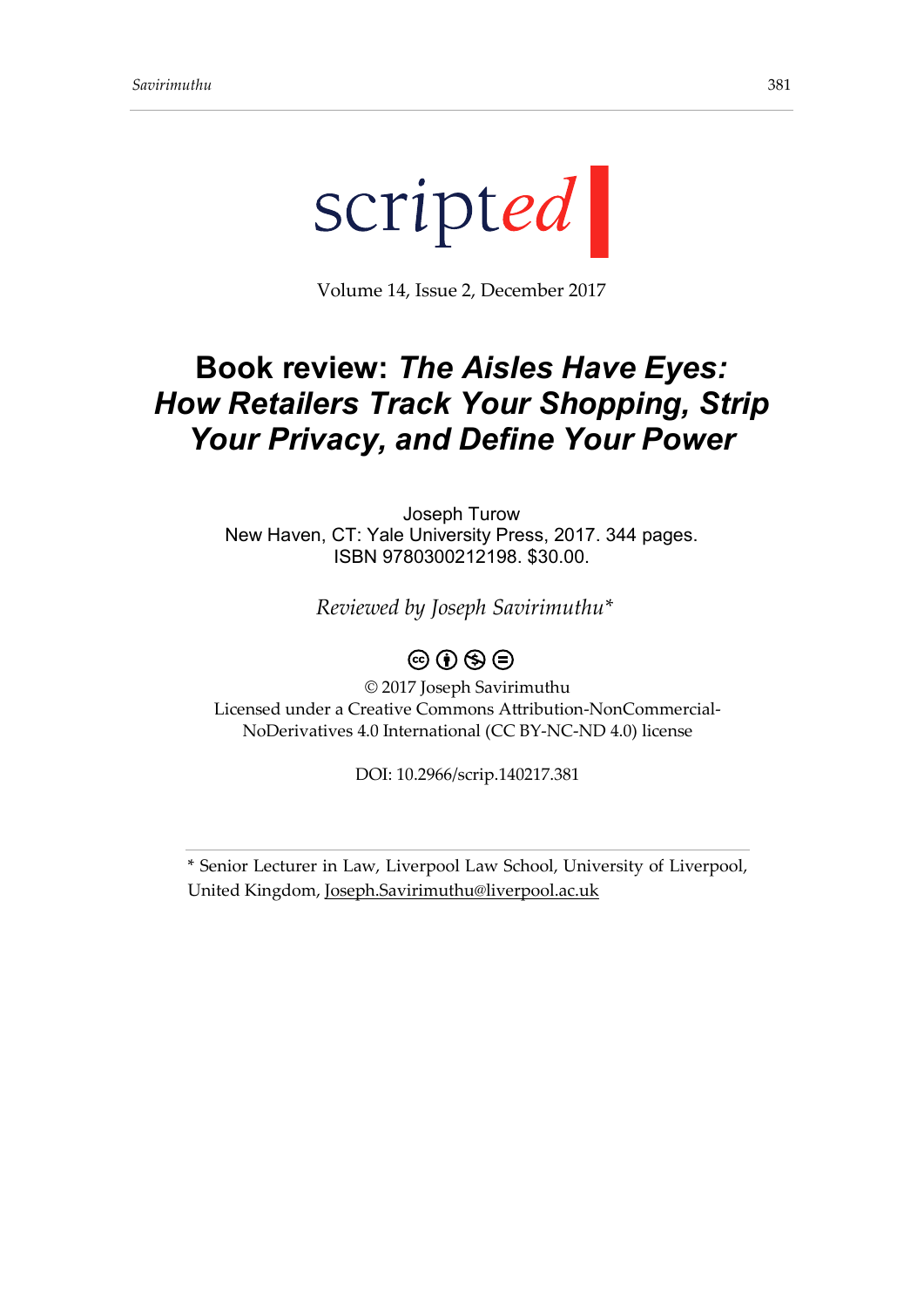-

It is hard to imagine that in the late 1990s many high street retailers did not regard the online environment as something more valuable than a space to announce their presence to the outside world. Amazon.com not only filled this gap, but transformed the online retailing experience of shoppers. More crucially, this online retailer's marketing strategies and use of software analytics to gain insights into consumer behaviour contributed to its emergence as global player. Brick-and-mortar companies have of course come a long way since the 1990s and now actively collect data of visitors and customers on their websites. Talk of the demise of high street retailers has been premature. Improvements in store layouts, promotion of in-house experience, offering customers value for money, and of course, and free Wi-Fi, are now ubiquitous. Almost every retailer now takes advantage of apps, emails, and websites to enhance consumer experience. These are much-needed innovations if one takes into account that an individual makes about 200 shopping trips a year. Popular destinations include shopping centres, retail parks, and stores in the town centre.<sup>1</sup> High street retailers have realised that data points of customers' movements at their stores, products viewed, and purchases made can generate much greater insights into their behaviour, choices, and preferences.

Joseph Turow's most recent book, *The Aisles Have Eyes*, brings to the foreground a much neglected topic in privacy scholarship: some of the ways in which retailers are using technologies for surveillance of shoppers who pass through their doors. As Turow remarks, once we understand both "how and why" commercial surveillance has become a key strategy for high street retailers

<sup>&</sup>lt;sup>1</sup> See e.g. Les Dolega and Margherita Ceraolo, "The Impact of Online Shopping on the UK High Street" (Consumer Data Research Centre and UK Data Service, 3 March 2016), available at [https://www.ukdataservice.ac.uk/media/604297/impactonlineshopping030316.pdf.](https://www.ukdataservice.ac.uk/media/604297/impactonlineshopping030316.pdf)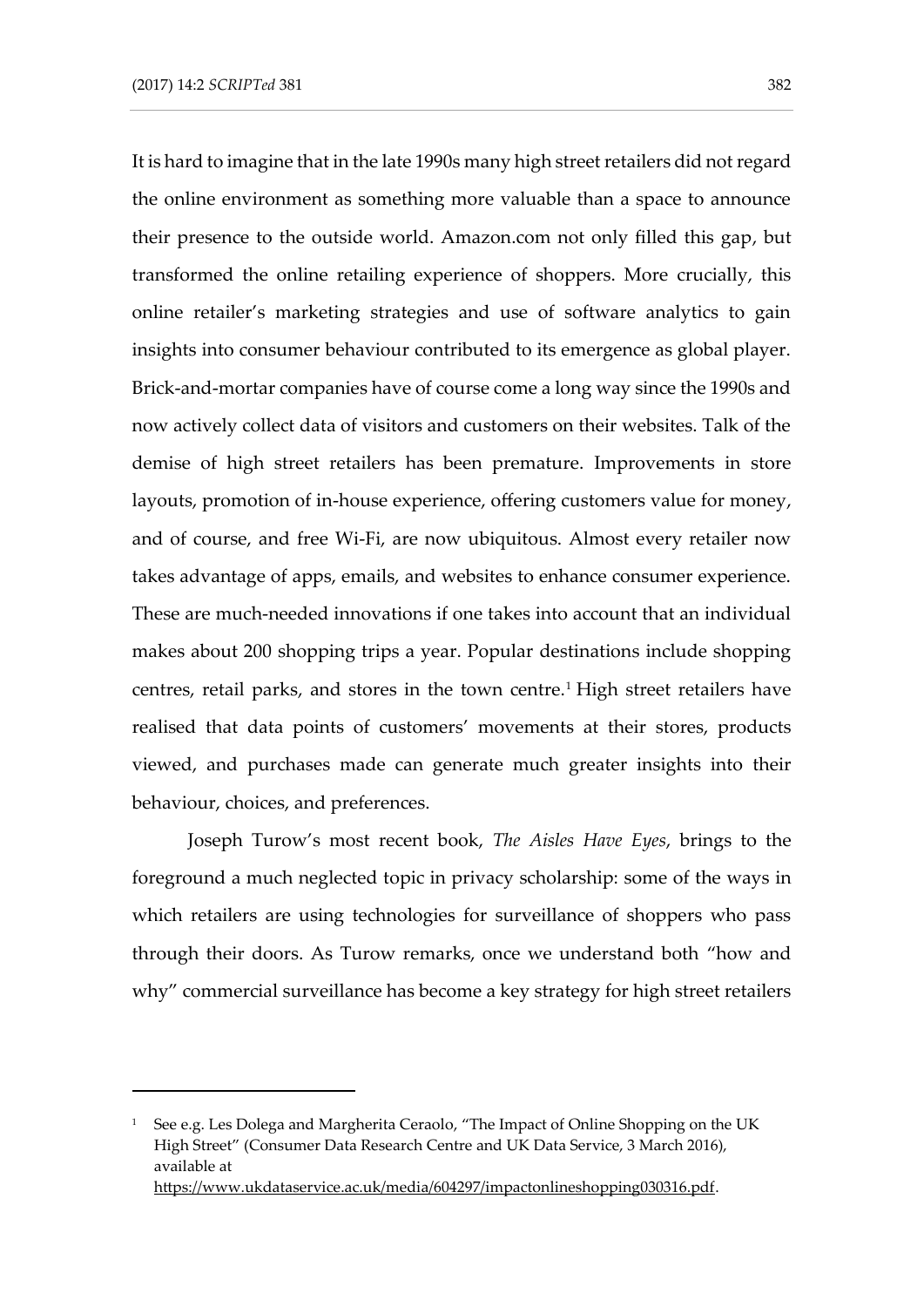(p. 3), we can engage constructively with the profound implications of datadriven marketing in the retail space:

The retail industry's data centered activities are restructuring the architecture of both physical and digital retailing as well as the relationship between the two in ways that turn enormous information gathering into something customers take for granted. To make shoppers they care about feel good about making purchases, merchants are fashioning new visions of "rewards" that remake the retail phrase "owning the customer" for the internet age. (pp. 9-10)

*The Aisles Have Eyes* provides an accessible and well-researched account of the renaissance in the relations between customers and retailers and consequent implications for privacy. Its seven chapters provide an apt case study of how retailers are resorting to surveillance techniques and data marketing strategies employed by online platforms and social media companies to track shoppers. Turow complements his analysis of these innovations with anecdotes from interviews; he also provides illustrations of the ideas shaping the retailing industry and concerns about the increasing role of data-driven marketing for consumers.

Chapter 2 explores from an historical context the dominance of the legacy of customer-retail relationships and strategies for promoting loyalty. Even though consumer and price discrimination have long been a feature of the retailing industry, Turow argues that technological and cultural convergence have amplified the intensity of competition. The exponential growth of electronic commerce and emergence of online intermediaries like Amazon have revolutionised the way businesses now compete on a broad range of sectors – travel, groceries, fashion, lifestyle and entertainment, and hotels.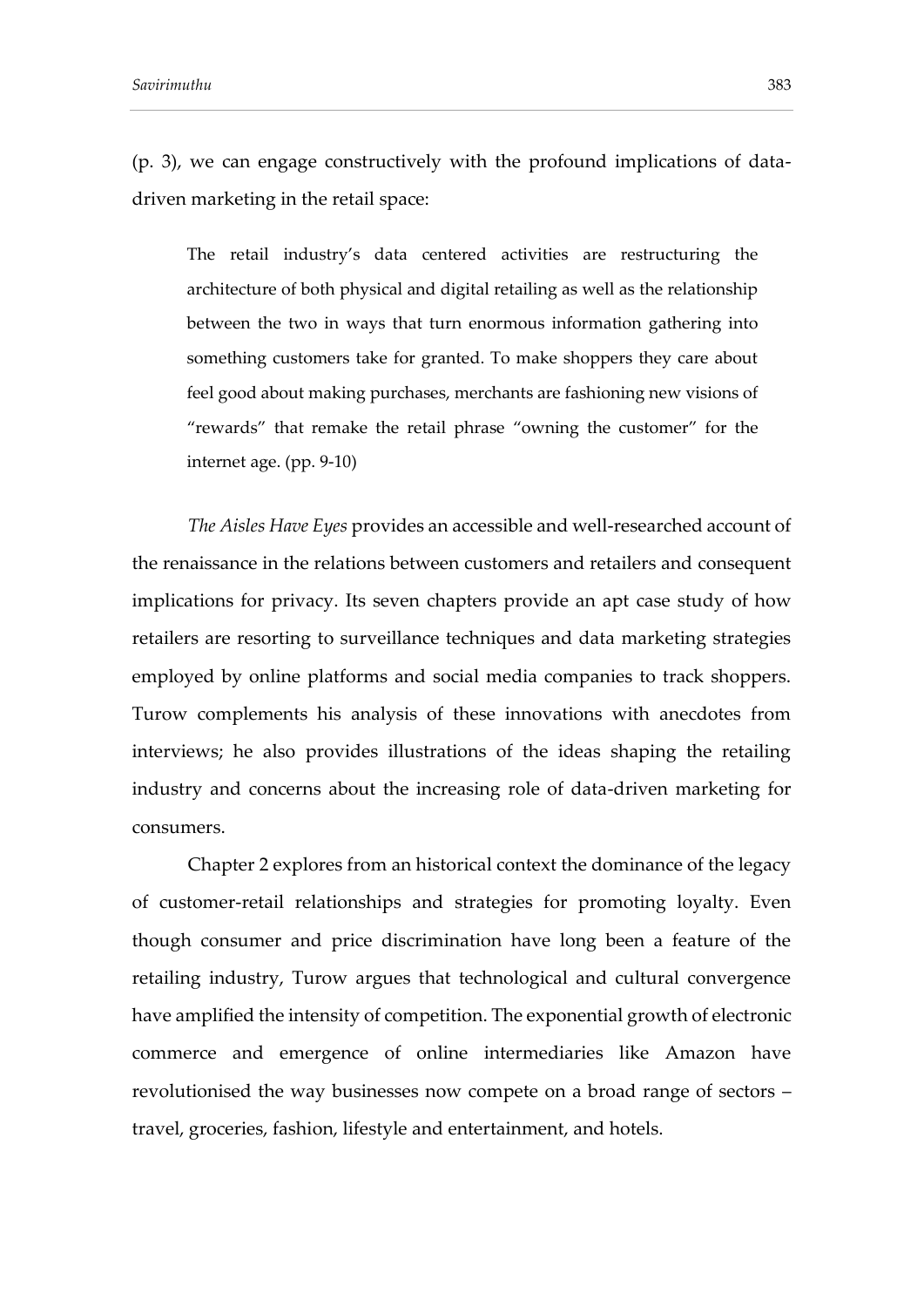Chapter 3 recounts the challenge posed by the practice of "showrooming", leveraged so ruthlessly by Amazon. The chapter retraces expertly the timeline of events that contributed to consumers actively participating in price-comparison activities and the ascendency of profiling and tracking practices to classify, index, and sort customers. Chapters 4, 5 and 6 carefully investigate how the normalisation of commercial surveillance and the ideal of the "good shopper" have been perpetuated by marketing narratives promoting and rewarding loyalty and feedback. Turow pierces this veil and points to the way the retail industry has embraced mining of personal information. It is in these accounts that we begin to see the concerns behind the metaphor chosen for the book. Turow provides a granular insight into the prevalence of technologies – apps, GPS tracking, beacons – employed by the retail industry. Turow is rightly cynical about privacy policies, which he suggests merely obscure the real intent of marketers and retailers, which is to leverage value from personal information (pp. 168-177). Personalising customer experience, it would seem, is not a simple act of benevolence or goodwill, but rather the result of deploying software analytics to manage customer experience and loyalty. In short, behind the "charismatic charm" (p. 184) of personalisation, Turow aims to expose the economic logic of the emerging business model and shifting conceptions of consumers and their role in retail industry:

Retraining customers to look for certain kinds of promotions right then [in the aisle], and to find out which customers really need those promotions and which don't. You don't have to give someone a promotion if they don't need it yet. If they are already a loyal customer, why would you charge them less? (p. 219)

Indeed.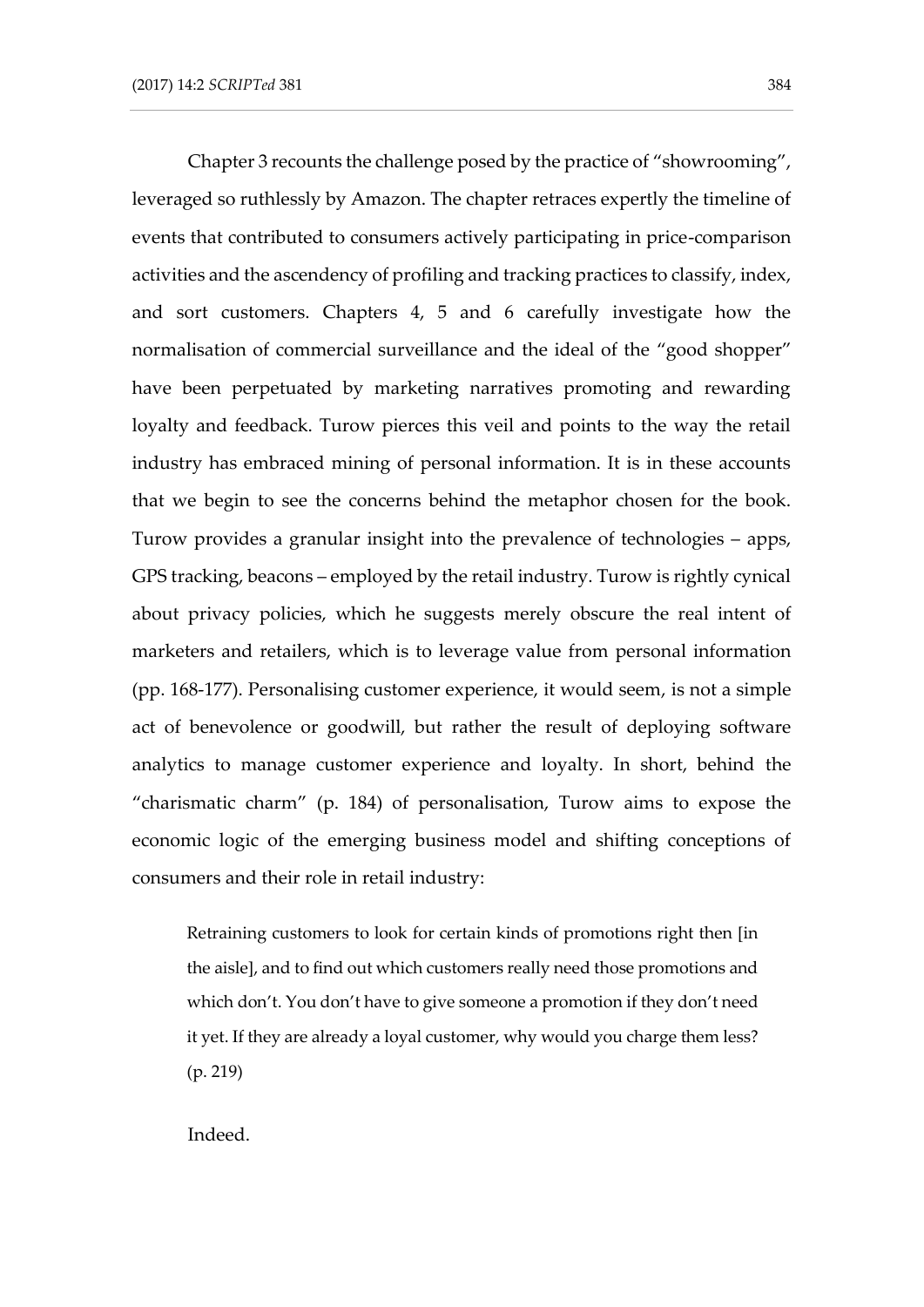Chapter 7 can be seen as a *desiderata* for avoiding a retailing world with its ontology of choice, decision-making, and autonomy. Some of the suggestions for avoiding this path are a recurrent theme in policy and privacy debates: the need for meaningful privacy policies, greater transparency and accountability in data collection and data sharing practices, and consumer advocacy. *The Aisles Have Eyes* takes the view that we have now reached a tipping point. Turow argues that the free pass given by legislators to platform and commercial entities in gaining insights into consumers' private lives, purchasing patterns and habits is symptomatic of the failure of self-regulation; he therefore calls for a robust regulatory intervention (p. 267).

To be clear, *The Aisles Have Eyes* is not a rant about the retailing industry. It demystifies the evolution of the retailing industry and takes a measured look at not only how we have got to this stage, but also considers why a future of realtime dynamic pricing, discounts, and offers may not be as alluring as might first appear. Turow has a point; it is nice to discover that one has paid significantly less for a holiday package or a flight, but such pleasure may disappear when one discovers that the higher (or lower) price paid was based on one's salary, location, race, or gender. Worryingly, many consumers are unaware of the privacy implications of connecting to free Wi-Fi, or how their movements are tracked and entire purchasing history accessed and shared with third parties without their knowledge.

*The Aisles Have Eyes* can also be approached at a much deeper level. The book can be seen as an account of how data protection and privacy laws can unwittingly embed power structures through the distinctions it makes between persons and things on the one hand, and information and data on the other. Data assemblages privilege retailers. Despite the reforms introduced by the EU's General Data Protection Regulation 2016, it is difficult to see how the information asymmetries and power imbalance can be practically redressed. Turow draws on